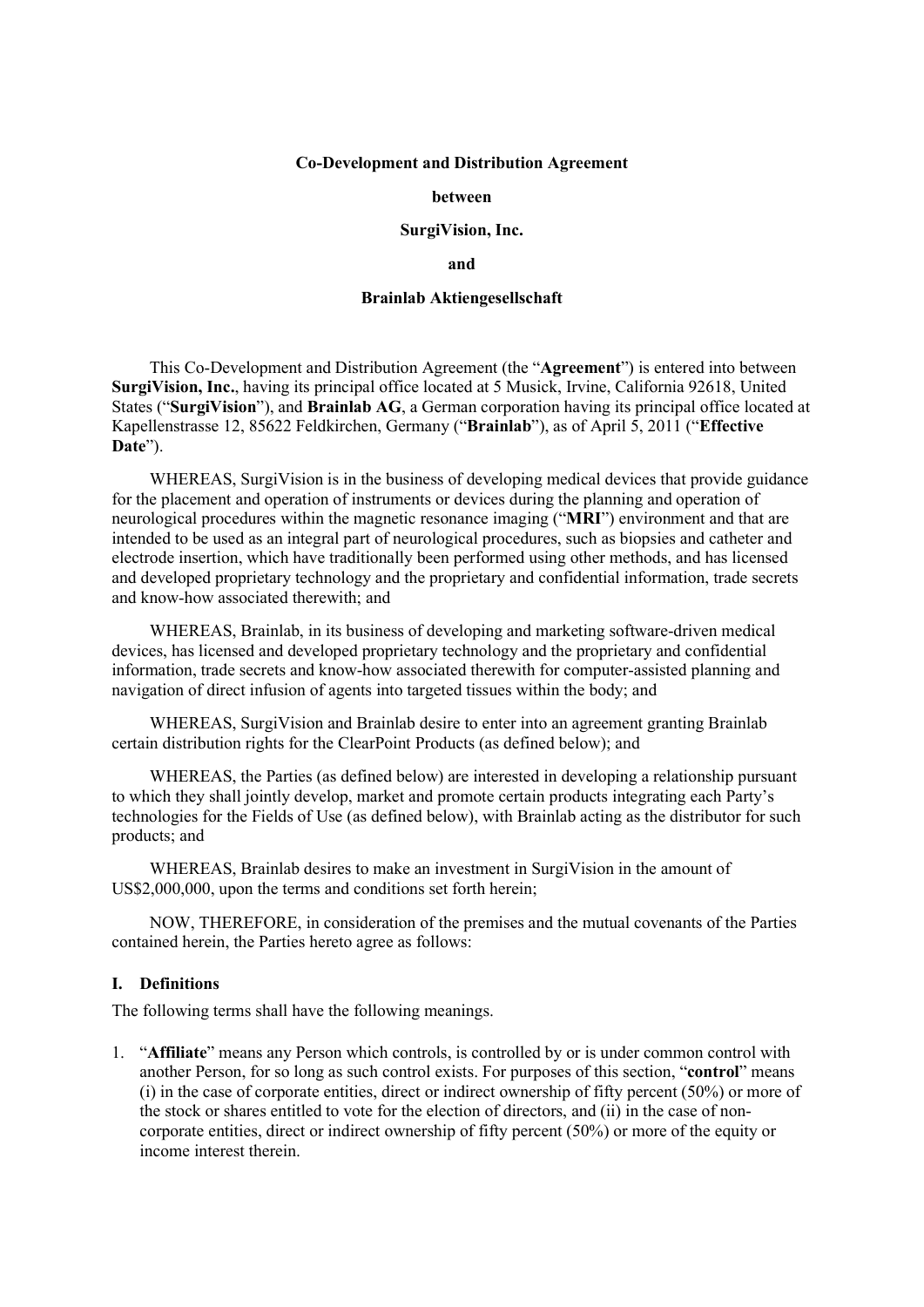- 2. "Agreement" means this Co-Development and Distribution Agreement, together with all appendices now and hereafter annexed hereto or incorporated herein by reference, as it or they may be amended, supplemented, replaced, re-stated or otherwise modified from time to time.
- 3. Applicable Law" means, with respect to any Person, property, transaction, event or other matter, (i) any foreign or domestic constitution, treaty, law, statute, regulation, code, ordinance, principle of common law or equity, rule, municipal by-law, order or other requirement having the force of law, including all applicable GMPs, and (ii) any policy, practice, protocol, standard or guideline of any Regulatory Authority which, although not necessarily having the force of law, is regarded by such Regulatory Authority as requiring compliance as if it had the force of law relating or applicable to such Person, property, transaction, event or other matter and also includes, where appropriate, any interpretation of any of the foregoing (or any part thereof) by any Person having jurisdiction over it, or charged with its administration or interpretation.
- 4. "Brainlab Technology" means Brainlab's technology incorporated into its BrainSuite product line and any and all disposables associated therewith.
- 5. "ClearPoint Customer Account" means any customer site equipped with reusable components of SurgiVision's ClearPoint System.
- 6. "ClearPoint Product" or "ClearPoint Products" means any of the specific reusable hardware components, disposable components or software components of SurgiVision's ClearPoint System that are set forth in Appendix A, as the same may be amended from time to time upon mutual agreement of the Parties.
- 7. "CNS" means the human central nervous system.
- 8. "Commercial Use" means, in respect of a Product, use on a commercial, non-trial basis after all necessary Regulatory Approvals have been obtained for such Product.
- 9. "Commercially Reasonable Efforts" means, with respect to a Party, the efforts and resources normally applied thereby to its other medical device products of similar commercial potential at a similar stage in its product life, but no less than those normally applied in the medical device industry for products of similar commercial potential at a similar stage in its product life.
- 10. "Conversion Date" means the closing date of a Qualified Financing.
- 11. "Conversion Shares" means shares of Qualified Financing Stock issued upon conversion of the Note (as defined herein).
- 12. "Documentation" means user guides, operating manuals, training materials, product descriptions and specifications, technical manuals, product supporting materials and other similar information provided, or to be provided, by either Party to the other, whether in print, magnetic, electronic or video format.
- 13. "Fields of Use" means, collectively, the MR Guided Stereotactic Placement Field of Use and the Therapeutic Delivery Field of Use.
- 14. "FDA" means the United States Food and Drug Administration or any successor agency.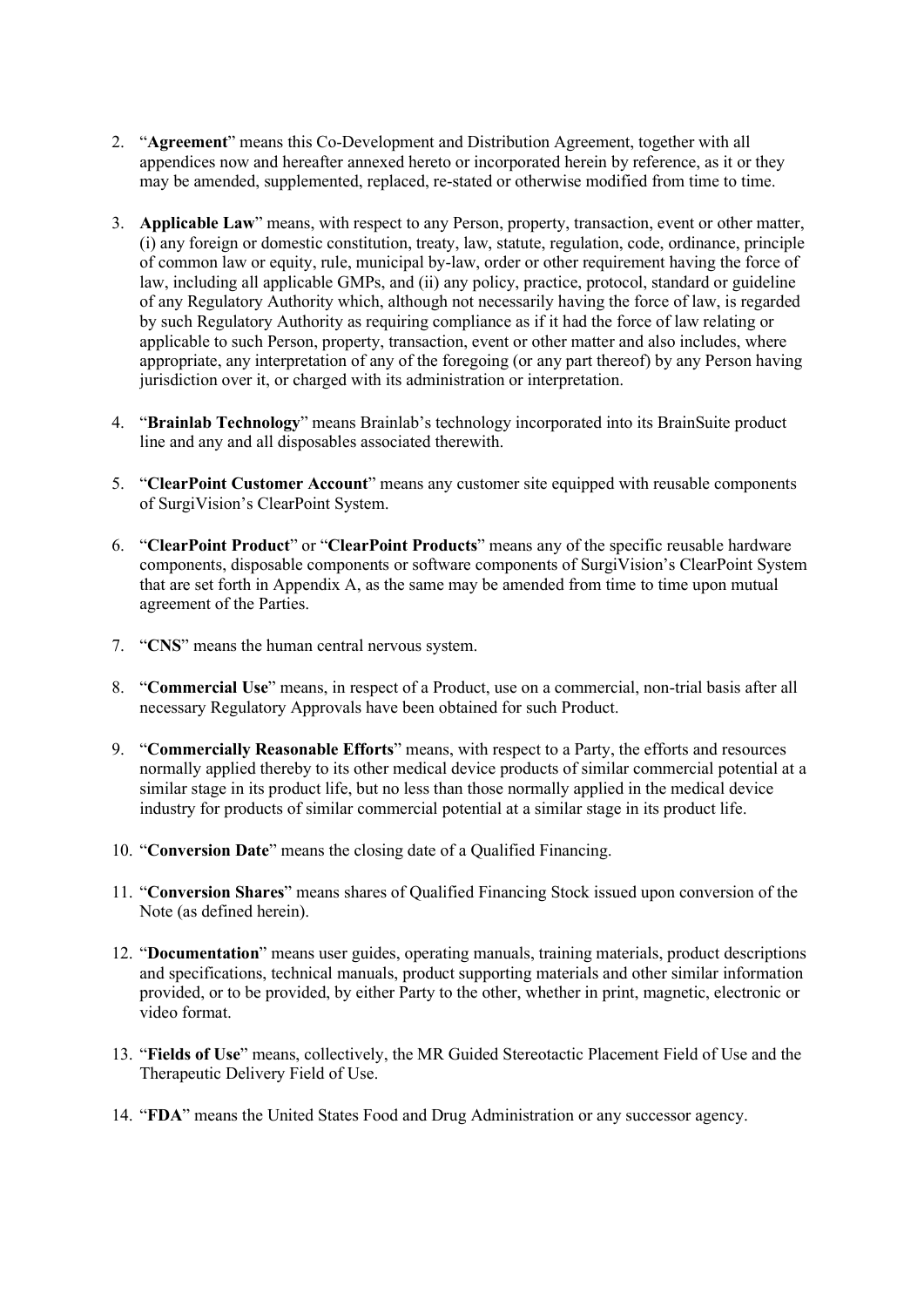- 15. "GMP" means good manufacturing practice requirements of Applicable Law, including the guidelines, policies, codes, requirements and standards from time to time promulgated or issued by any Regulatory Authority with respect to the manufacture of a Product.
- 16. "Integrated Product" or "Integrated Products" means (a) any product integrating Brainlab Technology and SurgiVision Technology as contemplated in section II or section III of this Agreement, or (b) any jointly developed product in the Therapeutic Delivery Field of Use as contemplated in section III of this Agreement.
- 17. "MR Guided Stereotactic Placement Field of Use" means stereotactic guidance for the placement and operation of instruments or devices during planning and operation of neurological procedures within the MRI environment and in conjunction with Real Time MRI.
- 18. "Party" means, as appropriate, SurgiVision or Brainlab, singly and "Parties" means, collectively, SurgiVision and Brainlab.
- 19. "Person" is to be broadly interpreted and includes an individual, a corporation, a limited liability corporation, a partnership, a limited partnership, a trust, an unincorporated association, an unincorporated organization, the government of a country, any political subdivision thereof, or any agency or department of any such government, and the executors, administrators or other legal representatives of an individual in such capacity.
- 20. "Product" or "Products" means any ClearPoint Product and/or Integrated Product.
- 21. "Project" means the development and Regulatory Approval of the Therapeutic Delivery Field of Use Products as contemplated in section III of this Agreement.
- 22. "Project Plan" shall have the meaning set out in section III.1.
- 23. "Project Steering Committee" shall have the meaning set out in section III.2.
- 24. "Qualified Financing" means any bona fide, third-party, arms-length negotiated equity financing with net proceeds to the Company of at least \$10,000,000, pursuant to a single transaction or series of related transactions, occurring after the Effective Date in which shares of SurgiVision's preferred stock are issued in exchange for cash proceeds.
- 25. "Qualified Financing Stock" means shares of a series of SurgiVision's preferred stock issued in a Qualified Financing after the Effective Date.
- 26. "Real Time MRI" means any setting where the patient is physically present in the MRI scanner throughout the entirety of a surgical procedure.
- 27. "Regulatory Approval" means any FDA 510(k), CE and equivalent approvals (including supplements, variations, amendments, pre- and post-approvals), import licenses, registrations or authorizations of Regulatory Authorities necessary for the sale, importation or commercialization of any particular Product in the Territory.
- 28. "Regulatory Authority" means the relevant body or bodies for granting Regulatory Approval in each country in the Territory.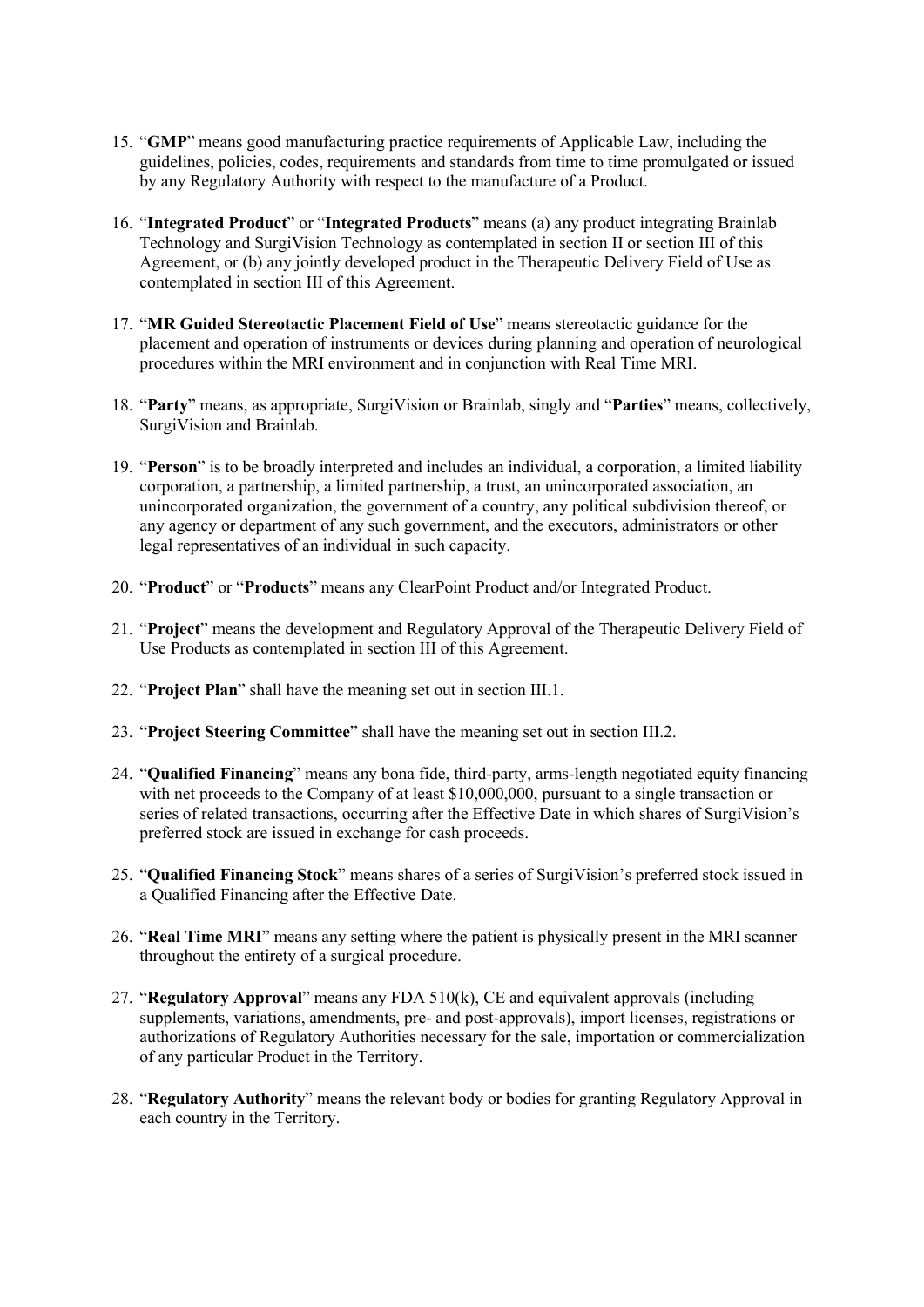- 29. "Regulatory Filings" means all applications, filings, dossiers and the like (excluding routine adverse event expedited or periodic reporting), submitted to a Regulatory Authority for the purpose of obtaining Regulatory Approval from that Regulatory Authority.
- 30. "Special Rights" means rights granted to any third party with respect to Products beyond the normal course provision of Products and services contemplated by this Agreement.
- 31. "SurgiVision Technology" means the technology embodied in or incorporated into the ClearPoint Products.
- 32. "Territory" means the United States of America, the European Union and Canada. The Parties will work together collaboratively and, in good faith, to expand the Territory as they mutually determine to be appropriate and shall modify this Agreement as necessary as a result thereof and any expansion thereof shall be included in the definition of Territory.
- 33. "Therapeutic Agent" means any substance delivered into the central nervous system.
- 34. "Therapeutic Delivery Field of Use" means stereotactic guidance for the placement and operation of instruments or devices during planning and operation of neurological procedures for the delivery of Therapeutic Agents to the CNS within the MRI environment and in conjunction with Real Time MRI. For the avoidance of doubt, the Therapeutic Delivery Field of Use is a subset of the MR Guided Stereotactic Placement Field of Use.
- 35. "Validate" or "Validation" means to validate a Product for compliance with Applicable Law, including in accordance with GMP.

# II. Integration of Brainlab Technology and SurgiVision Technology

- 1. Brainlab shall use Commercially Reasonable Efforts to integrate, at its expense, the SurgiVision Technology with the Brainlab Technology to facilitate an optimal clinical workflow for a neurological procedure using Integrated Products within the MR Guided Stereotactic Placement Field of Use. SurgiVision shall support Brainlab's integration efforts by providing information and Documentation regarding the SurgiVision Technology and other usual and customary cooperation as requested by Brainlab that is necessary for its integration work.
- 2. Each Party shall use Commercially Reasonable Efforts to ensure, during the Term (as defined below), an adequate supply of their respective technologies and services for research and Commercial Use in the MR Guided Stereotactic Placement Field of Use, and for any related support and maintenance service in the Territory.
- 3. During the Term, not less than every six months, the appropriate representatives of each Party shall meet, in person, at a mutually agreeable time and place to discuss the effectiveness, economics, safety and other relevant characteristics of the Products, the integration of their respective technologies as contemplated in this section II, and applicable sales and marketing strategies, policies and procedures (each such meeting, a "Commercial Review").
- 4. Each Party agrees that during the Term such Party will use Commercially Reasonable Efforts to improve its technologies based upon the results of the Commercial Review and shall work jointly with the other Party to make such changes and adjustments to their respective technologies and marketing and sales policies and procedures, based upon the results of the Commercial Review, as are technically and commercially reasonable in an effort to maintain the competitiveness of the integrated technologies in the MR Guided Stereotactic Placement Field of Use.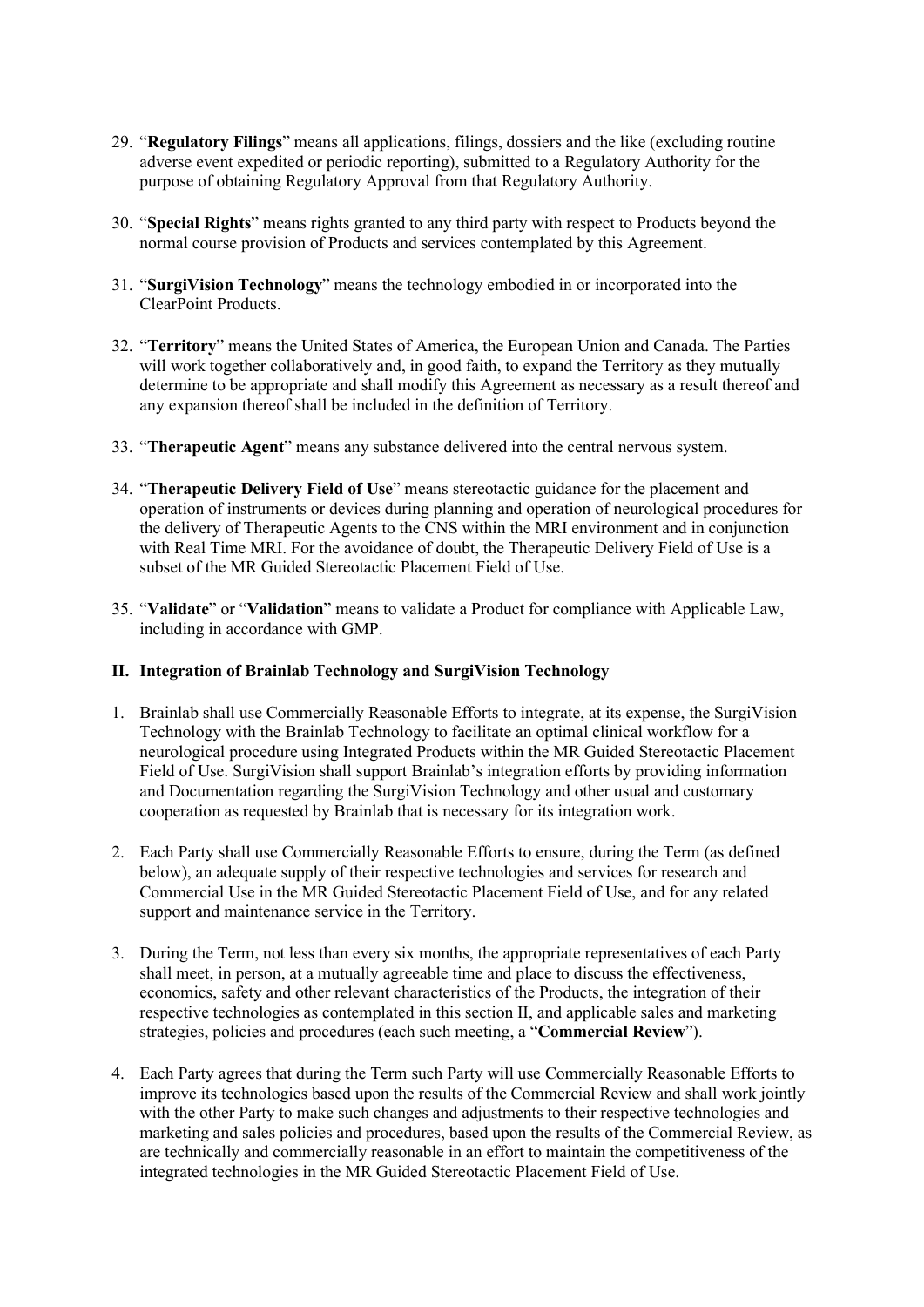- 5. The costs of integration of the Brainlab Technology with the SurgiVision Technology, and any improvements of the Brainlab Technology for use in the MR Guided Stereotactic Placement Field of Use, shall be borne by Brainlab.
- 6. To the extent determined by either Party to be required by Applicable Law or beneficial for marketing of Integrated Products, the Parties shall jointly Validate such Integrated Product(s) for the MR Guided Stereotactic Placement Field of Use. Under such circumstances, the Parties shall work together collaboratively and in good faith to determine the appropriate process and procedures for such Validation.

# III. Therapeutic Delivery Field of Use Development

- 1. The Parties shall, within 90 days of the Effective Date, work together collaboratively and in good faith to agree on a written project plan for developing Integrated Products for the Therapeutic Delivery Field of Use ("Project Plan"). Such Project Plan shall include, among other agreed upon items, listings of the various tasks in the Project, reasonable Project milestones, which can be used to track the progress of the Project, responsible persons and partners for the tasks, and an estimated duration of the Project along with estimated timelines for achievement of the various Project milestones. Such Project Plan may be amended as provided for in this Agreement.
- 2. A committee of representatives of each Party (the "Project Steering Committee") shall be responsible for the management of the Project, including reviewing and approving the Project Plan, reviewing project reports, escalation of issues and general coordination of the Project among the Parties. The Project Steering Committee shall be made up of four (4) members, including two (2) members designated by SurgiVision and two (2) members designated by Brainlab. SurgiVision's initial designees to the Project Steering Committee will be [\*\*\*] and [\*\*\*]. Brainlab's initial designees to the Project Steering Committee will be [\*\*\*] and [\*\*\*]. Meetings of the Project Steering Committee shall be held as provided in the Project Plan or as otherwise deemed necessary or appropriate.
- 3. In addition to (or as part of) the Project Plan, the Parties shall work together collaboratively and in good faith to create a sales and marketing plan for Products in the Therapeutic Delivery Field of Use. The Project Steering Committee shall be responsible for reviewing, approving and administering such plan.
- 4. Neither Party shall enter into any other collaboration or other cooperative arrangement during the Term for the commercial development, sales or marketing of products for the Therapeutic Delivery Field of Use.

# IV. Regulatory Approvals, Adverse Reactions; Product Recalls

- 1. Brainlab shall be responsible for obtaining Regulatory Approvals from all applicable Regulatory Authorities for any Brainlab Technology, whether or not integrated with SurgiVision Technology, and all Integrated Products. SurgiVision shall support Brainlab's efforts to obtain such Regulatory Approvals by providing information and Documentation regarding the SurgiVision Technology reasonably requested by Brainlab.
- 2. SurgiVision shall be responsible for obtaining Regulatory Approvals from all applicable Regulatory Authorities for any SurgiVision Technology that is not integrated with any Brainlab Technology. Brainlab shall support SurgiVision's efforts to obtain such Regulatory Approvals by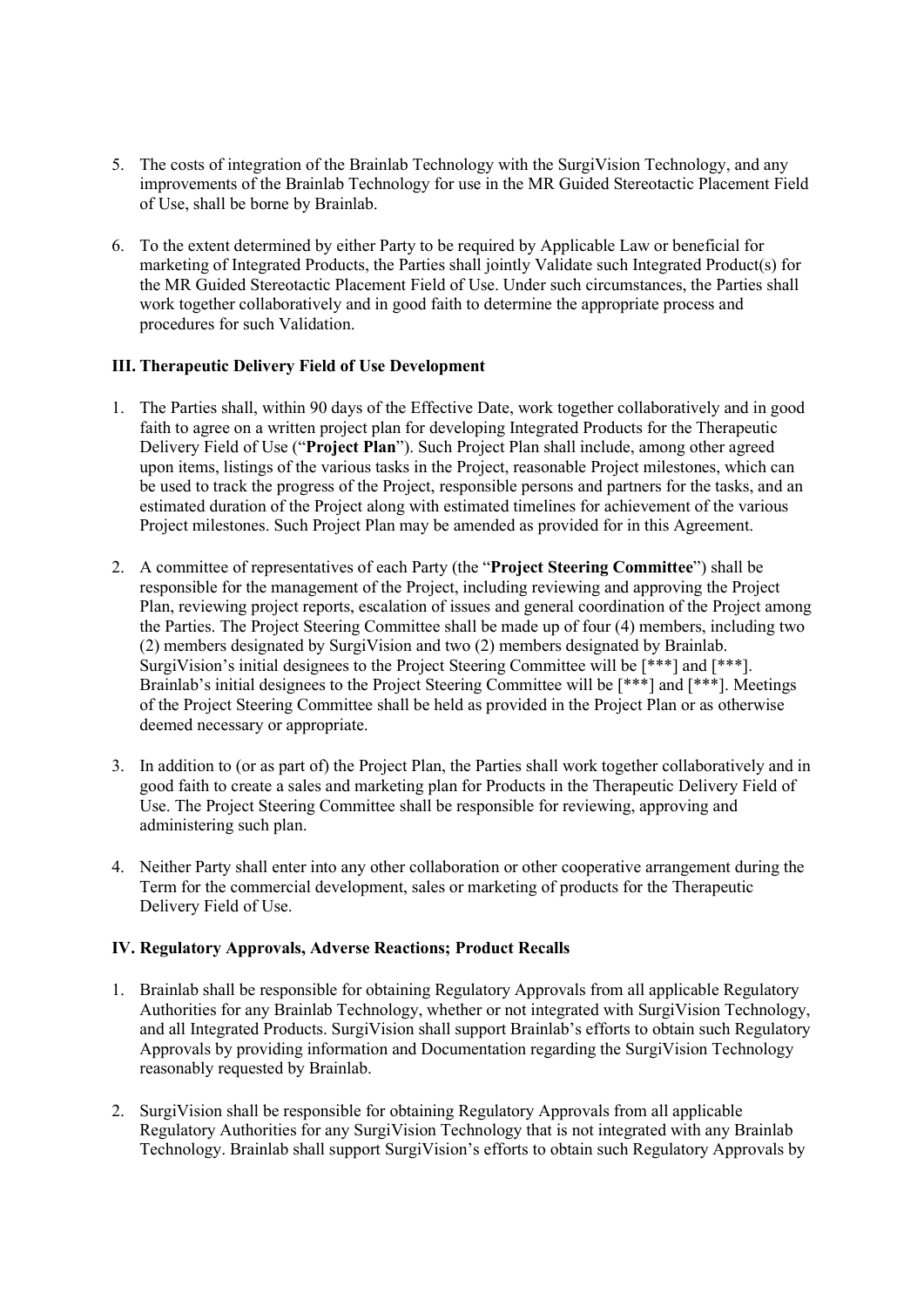providing information and Documentation regarding the Brainlab Technology reasonably requested by SurgiVision.

- 3. Brainlab and SurgiVision shall each comply with all applicable regulatory requirements, including the provision of information necessary for each Party to comply with the requirements of any Regulatory Authority. Brainlab and SurgiVision shall each comply with all applicable health registration and privacy laws, regulations and orders of any Regulatory Authority where marketable Products are sold and with all other governmental requirements relating to the promotion, marketing and sale of Products in such country to the extent applicable to such Party. Upon request by any properly authorized officer or employee of a Regulatory Authority, the Parties shall permit such officer or employee, at reasonable times, to have access to and copy and verify any records and reports in the Party's possession or under the Party's custody or control relating to the activities of the Parties pursuant to this Agreement, and shall submit such records or reports (or copies thereof) upon the Regulatory Authority's request. Upon notification of an impending inspection by a Regulatory Authority at either Party's premises, the Party receiving such notification shall notify the other Party immediately.
- 4. Brainlab shall be responsible for reviewing and investigating complaints regarding Brainlab Technology and Integrated Products. SurgiVision shall be responsible for reviewing and investigation complaints regarding SurgiVision Technology, but not including Integrated Products. SurgiVision and Brainlab will each promptly notify the other Party regarding safety critical complaints and in the event a report is required to be submitted to a health and safety regulatory agency or body related to the use of the other Party's product.
- 5. Brainlab and SurgiVision will each promptly notify the other if, to the best of that Party's belief, a scheduled modification of that Party's technology (a "Modified Product") is likely to affect the intended use, the safety or the effectiveness of the other Party's technology or of any Integrated Product. Such modifications may include, but are not limited to design changes, technical changes, modifications of the software or hardware, changes in the product status (i.e. product removed from the market) and changes that affect compliance of the other Party's technology or any Integrated Product with applicable health and safety regulations (such as FDA or CE regulations). Such notification shall be made as soon as commercially feasible, but in any event, prior to the manufacture of a Modified Product intended for Commercial Use.
- 6. All communication and exchange of technical data and other information, including any litigation, must be performed in English unless otherwise agreed by both Parties in writing.

# V. Intellectual Property

- 1. Brainlab shall maintain such title to, and interest in, all intellectual property and the intellectual property rights therein which it may have and all improvements and developments authored, invented (as invented is determined under the patent laws of the United States), otherwise made, created or generated by Brainlab related to the Brainlab Technology or otherwise solely developed by Brainlab and the intellectual property rights therein. Nothing in this Agreement shall be deemed to grant to SurgiVision any right, title or license to any such intellectual property, except for the licenses expressly granted pursuant to this Agreement.
- 2. SurgiVision shall maintain such title to, and interest in, all intellectual property and the intellectual property rights therein which it may have and all improvements and developments authored, invented (as invented is determined under the patent laws of the United States), otherwise made, created or generated by SurgiVision related to the SurgiVision Technology or otherwise solely developed by SurgiVision and the intellectual property rights therein. Nothing in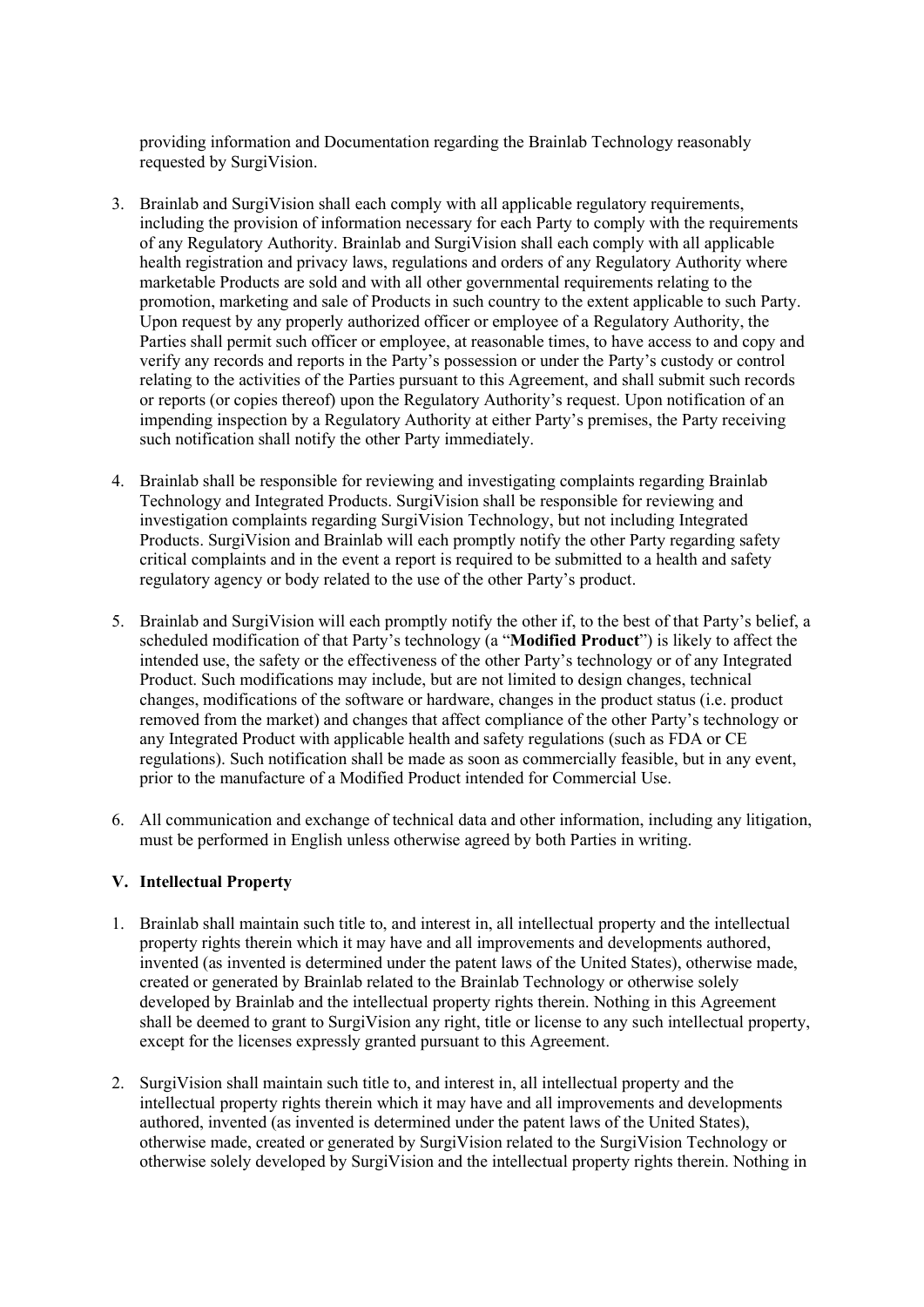this Agreement shall be deemed to grant to Brainlab any right, title or license to any such intellectual property, except for the licenses expressly granted pursuant to this Agreement.

- 3. As among the Parties, all intellectual property which is authored, invented (as invented is determined under the patent laws of the United States), otherwise made, created or generated by the Parties jointly, shall be owned jointly and equally by such Parties and may be exploited by each of the joint owners, as the case may be, without a duty to account.
- 4. Each of Brainlab and SurgiVision shall promptly provide written notice to the other, of any allegations of which they or their Affiliates become aware that the activities of either Party undertaken in the performance of this Agreement or otherwise relating to the collaboration established by this Agreement infringes upon any patent or other intellectual property right of any other Person. The Parties shall thereupon promptly confer and work together collaboratively and in good faith to determine what steps are to be taken in response to such allegations.
- 5. SurgiVision hereby grants to Brainlab a non-exclusive, non-transferable, non-sublicensable license in the Therapeutic Delivery Field of Use to use, during the Term, such intellectual property owned or controlled by SurgiVision only as may be required for Brainlab to market the Products in the Territory pursuant to the terms of this Agreement or to otherwise perform its obligations under this Agreement. SurgiVision hereby grants to Brainlab a non-exclusive, nontransferable, non-sublicensable license in the MR Guided Stereotactic Placement Field of Use to use, during the Term, such intellectual property owned or controlled by SurgiVision only as may be required for the marketing of the Products in the Territory pursuant to the terms of this Agreement.

# VI. Product Distribution

- 1. Subject to the terms and conditions of this Agreement, SurgiVision hereby appoints Brainlab, and Brainlab hereby accepts appointment, during the Term, as a non-exclusive distributor of, and an authorized provider of maintenance and support for, Products in the Territory in the MR Guided Stereotactic Placement Field of Use, except for those sites identified in Appendix B (with respect to which SurgiVision retains all rights). Notwithstanding the non-exclusive nature of this appointment, for any ClearPoint Customer Accounts created through Brainlab's sales activities (i.e., the customer site purchased the reusable components through Brainlab), Brainlab shall, during the Term, be the exclusive provider of Products in the MR Guided Stereotactic Placement Field of Use.
- 2. Subject to the terms and conditions of this Agreement, SurgiVision hereby appoints Brainlab, and Brainlab hereby accepts appointment, during the Term, as the exclusive distributor of, and the authorized provider of maintenance and support for, Products in the Territory in the Therapeutic Delivery Field of Use, except for those sites identified in Appendix B (with respect to which SurgiVision retains all rights).
- 3. During the Term, Brainlab agrees to use Commercially Reasonable Efforts to adhere to the agreed-upon Project Plan and to commercialize, market, promote, sell, service and support Products in the Therapeutic Delivery Field of Use throughout the Territory. SurgiVision may render assistance to Brainlab in optimizing Brainlab's commercialization activities and user satisfaction in the Therapeutic Delivery Field of Use.
- 4. In furtherance of its Commercially Reasonable Efforts, during the Term, Brainlab shall not anywhere in the Territory develop, market or sell in the Therapeutic Delivery Field of Use any product that performs substantially the same function as, or competes with, any of the ClearPoint Products, except for Integrated Products as contemplated under this Agreement. In addition,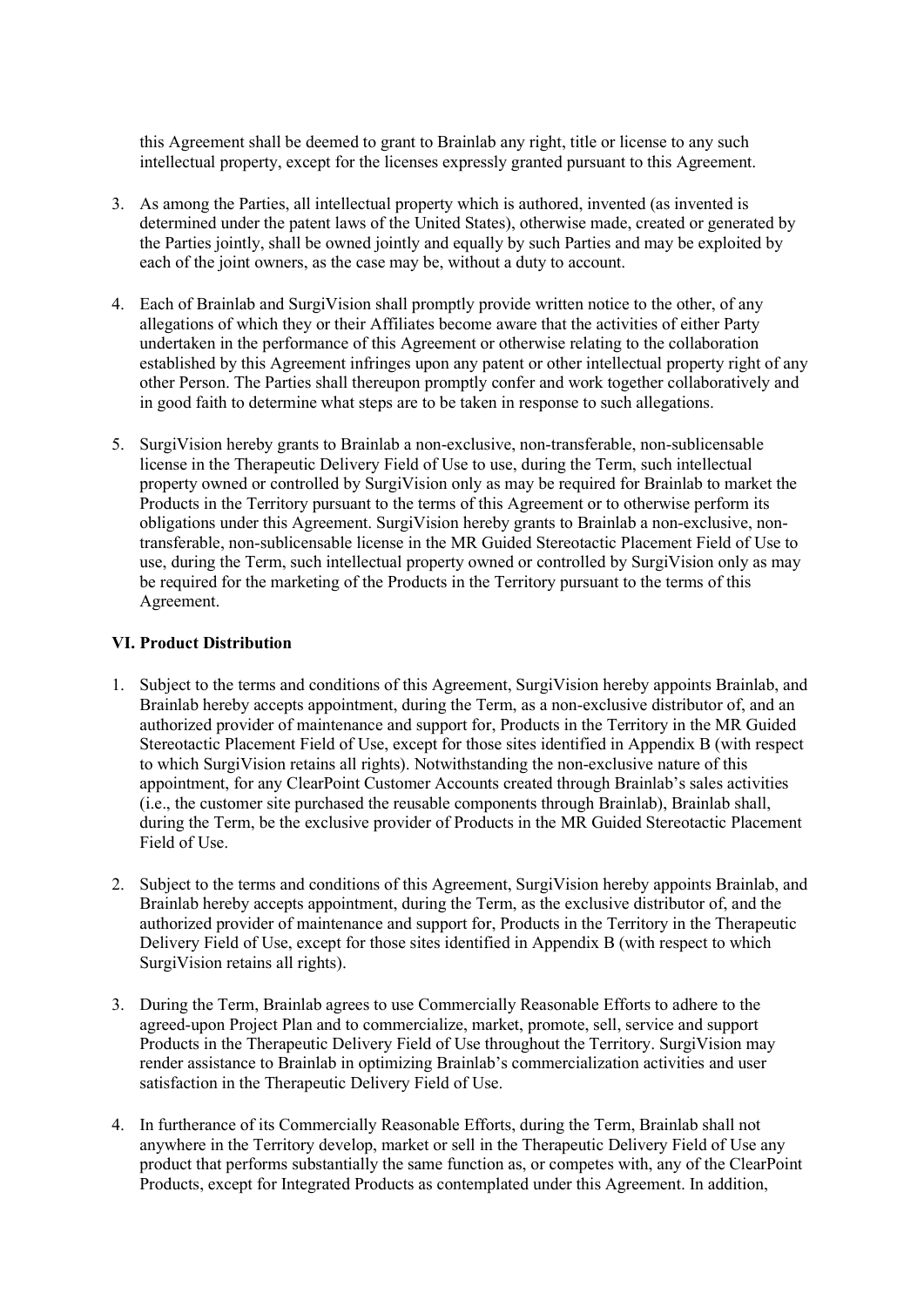without the prior written consent of SurgiVision (which consent may be withheld in its sole discretion), Brainlab shall not enter into or become bound by any agreement that restricts in any manner its ability to commercialize Products in the Therapeutic Delivery Field of Use.

- 5. In the event that either Party shall fail or refuses to (a) make its respective technology available in the Territory within mutually agreed upon timeframes or (b) modify its own technology to meet reasonable specifications set forth by end customers, the other Party may, upon written notice to such Party, terminate the exclusivity provisions related to the Therapeutic Delivery Field of Use.
- 6. Subject to SurgiVision's prior written consent (which consent shall not be unreasonably withheld or delayed), Brainlab may appoint one or more third parties as subagents or subdistributors (individually and collectively, "Subdistributors") to act on its behalf, provided that Brainlab shall cause all such Subdistributors to abide by the applicable terms and conditions of this Agreement and Brainlab shall remain responsible for all of its obligations under this Agreement.
- 7. As soon as reasonably practicable following the Effective Date, the Parties will work together collaboratively and in good faith to agree on standard customer documentation to be used by Brainlab in connection with any sale of ClearPoint Products.
- 8. All rights and interests not expressly granted to Brainlab under this Agreement are reserved and retained by SurgiVision, and SurgiVision may exploit such rights and interests in any manner. Without limiting the generality of the foregoing, SurgiVision retains all rights (a) to make improvements and modifications to the ClearPoint Products, (b) to enter into collaborative or cooperative agreements with other Persons regarding the ClearPoint Products in the MR Guided Stereotactic Placement Field of Use, which agreements Brainlab understands could affect the use of the ClearPoint Products in the MR Guided Stereotactic Placement Field of Use, (c) to market, promote and sell ClearPoint Products to those sites identified in Appendix B, (d) to market and promote, but not to sell other than collaboratively with Brainlab, ClearPoint Products for use in the Therapeutic Delivery Field of Use, and (e) to collaboratively with Brainlab, enter into research arrangements in the Therapeutic Delivery Field of Use.

# VII.Service and Support

1. Brainlab shall be responsible for providing service and support for the Brainlab Technology in all Fields of Use. Brainlab shall be responsible for providing Level 1 and Level 2 service and support to customers for Products sold by Brainlab in the Therapeutic Delivery Field of Use and for Integrated Products sold by Brainlab in the MR Guided Stereotactic Placement Field of Use. Level 1 support shall include onsite training, help desk services, reseller interfacing, problem isolation and diagnosis, and Level 2 support shall include loading bug fixes, patches, and minor repair services. To the extent relating to SurgiVision Technology, SurgiVision shall provide Level 3 support, which shall include backup support services to assist Brainlab in meeting Level 1 and Level 2 support obligations by addressing certain technical support issues that are beyond the scope of Brainlab's expertise. Brainlab will pay SurgiVision for Level 3 support services at standard rates as described in Appendix C, provided that such services were not required for

warranty repair as contemplated in section X.3 below. Appendix C may be changed from time to time, as appropriate upon the mutual agreement of Brainlab and SurgiVision. SurgiVision will provide spare parts and other items for service to Brainlab at a price equal to [\*\*\*]. Brainlab reserves the right to offer service packages to the end customer at its discretion.

2. SurgiVision shall be responsible for providing service and support to customers in the United States for ClearPoint Products sold in the MR Guided Stereotactic Placement Field of Use; provided, however, that SurgiVision shall be responsible for attending only the initial clinical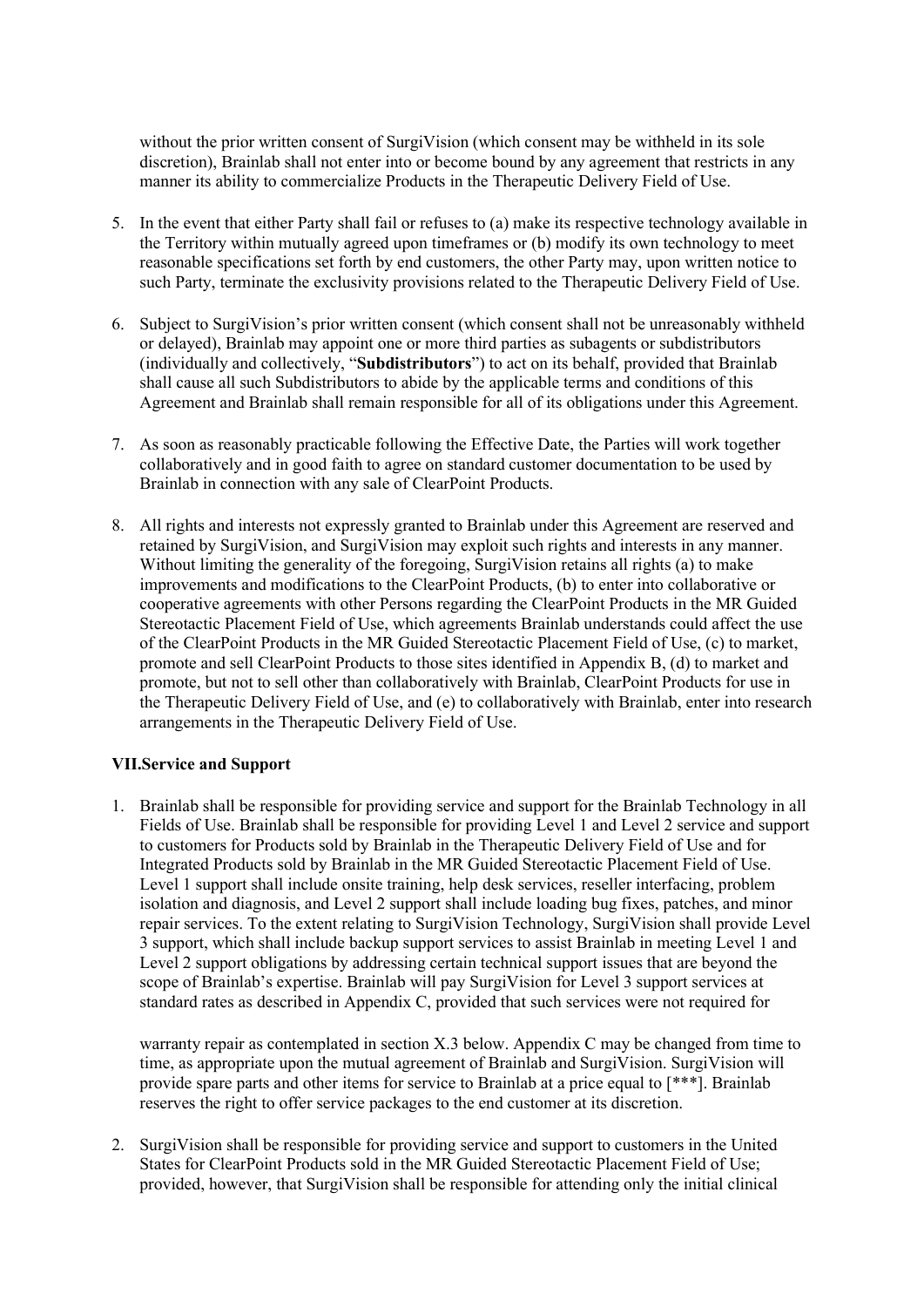cases using the ClearPoint Products (to the extent attendance is requested by the customer). For the avoidance of any doubt, the foregoing obligation does not apply to Integrated Products. To the extent Brainlab has a service package with the end user customer that covers ClearPoint Products (not including Integrated Products), SurgiVision shall be entitled to reasonable compensation from Brainlab under such arrangement in an amount to be agreed.

3. SurgiVision shall provide training on the ClearPoint Products, including joint attendance of SurgiVision and Brainlab personnel in initial clinical cases in the applicable region, to Brainlab personnel to enable Brainlab personnel to provide service and support to customers outside of the United States.

# VIII. Training

- 1. SurgiVision shall provide training on the ClearPoint Products at intervals as reasonably required by Brainlab's product technical specialists, sales force, marketing personnel and service and support personnel with each Party paying their own travel expenses. The scope, location, and scheduling of such product training shall be determined by mutual agreement of the Parties. SurgiVision shall provide Brainlab with sales training manuals and literature for the ClearPoint Products, and shall further provide reasonable quantities of literature, brochures, product specifications and other promotional materials for the ClearPoint Products. SurgiVision shall have the right to prior review and to approve (or not approve) any copy, layout or other advertising, promotional or other distributed materials, if any, prepared by or on behalf of Brainlab with respect to any ClearPoint Products or that use any SurgiVision trademarks, service marks or trade names, provided, however, that such approval shall not unreasonably be withheld or delayed. Brainlab shall not use any such material prior to SurgiVision's approval.
- 2. Brainlab shall provide training to customers in the use and operation of the Products it sells. The Parties shall consult on the joint development and funding of training programs for customers for use of the Products in the Fields of Use. SurgiVision will train Brainlab staff that will provide training to customers.

# IX. Prices, Payments and Delivery

- 1. During the Term, ClearPoint Products shall be provided by SurgiVision to Brainlab at SurgiVision's transfer prices defined in Appendix A, [\*\*\*]. In the event SurgiVision makes new versions or major modifications to any of the ClearPoint Products, which could include, without limitation, release of a new version of a software product, the Parties will work together in good faith to determine whether an increase in the transfer price for such product is appropriate.
- 2. The transfer prices defined in Appendix A are [\*\*\*]. Payment terms for sales of ClearPoint Products from SurgiVision to Brainlab shall be as follows: [\*\*\*]. SurgiVision will not invoice prior to actual shipment. Brainlab shall ensure that ClearPoint Products shipped are stored and handled in accordance with the specifications SurgiVision shall from time to time provide.
- 3. All payments between Brainlab and SurgiVision will be in U.S. dollars, unless mutually agreed in writing.
- 4. All Brainlab purchase orders for Products shall include all information reasonably required by SurgiVision. SurgiVision shall promptly notify Brainlab of any purchase orders (or parts of purchase orders) accepted, rejected or delayed. Delivery schedule shall be promulgated by Brainlab from time to time through routine purchase orders. However, the Parties will work together collaboratively and in good faith to create a 12-month sales forecast, which forecast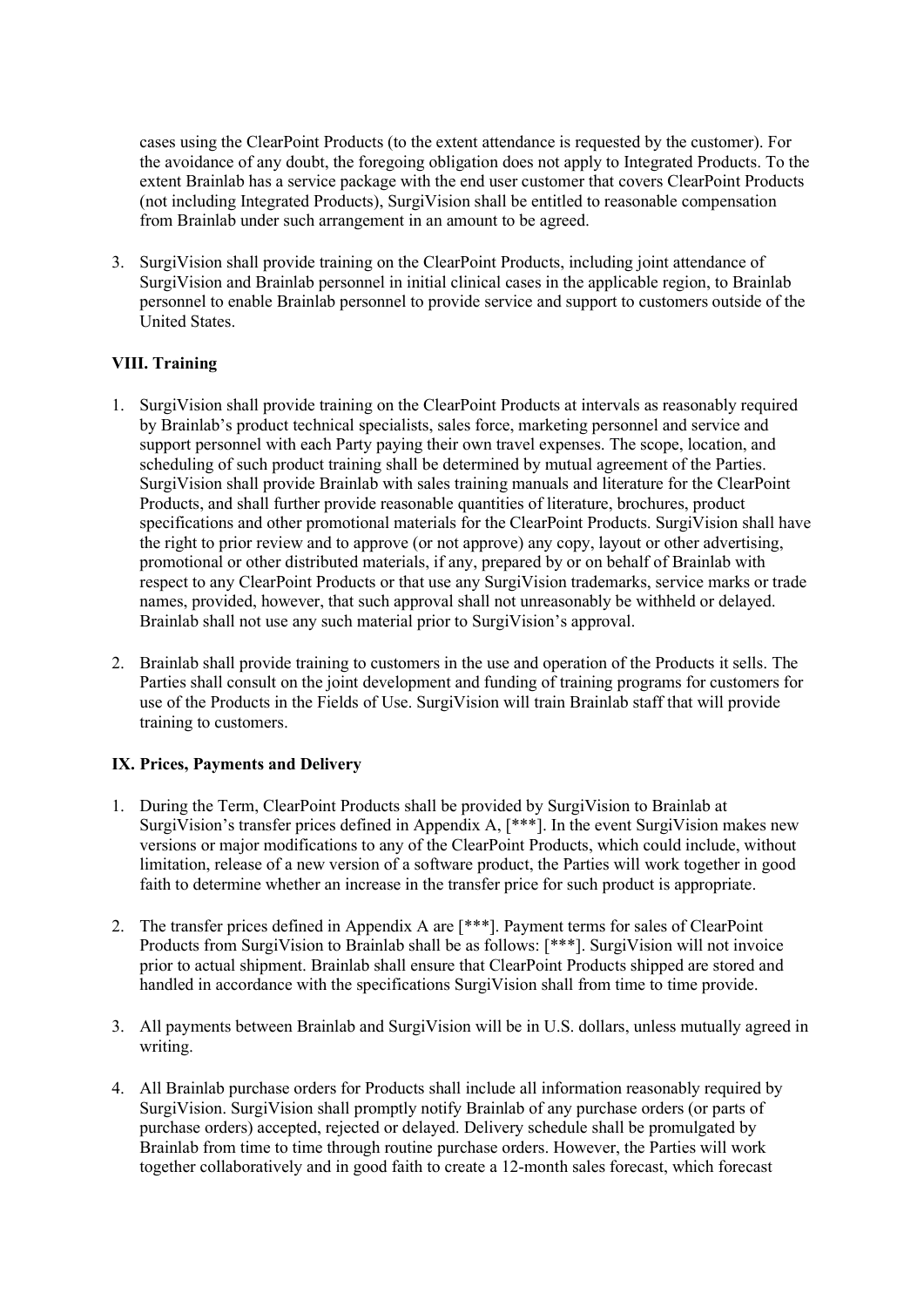Brainlab shall thereafter update on a quarterly basis (i.e., a rolling 12-month forecast) and provide to SurgiVision.

- 5. Title and risk of loss or damage to any ClearPoint Product(s) shall pass from SurgiVision to Brainlab upon shipment from SurgiVision's shipping point in the United States.
- 6. In no event shall Brainlab distribute, market, sell or otherwise commercialize any Integrated Product unless and until the Parties have agreed on the prices to be paid to SurgiVision for the SurgiVision Technology involved in such Integrated Product. The Parties will work together in good faith to establish such prices.
- 7. In addition to any other amounts payable under this Agreement, Brainlab and SurgiVision shall meet and, in good faith, determine a proper allocation of any consideration to be received by Brainlab or any of its Affiliates in exchange for the granting of any Special Rights. Brainlab agrees to notify SurgiVision prior to entering into any binding obligation that will result in the grant of such Special Rights, and in no event shall Brainlab or any of its Affiliates enter into any such binding obligation unless the parties have agreed to the allocation as contemplated in this paragraph.
- 8. Notwithstanding any of the foregoing to the contrary, upon any termination of this Agreement, Brainlab shall pay in full any amounts then due to SurgiVision.

# X. Warranties and Liability

- 1. Each Party, to the extent that it is the licensor of any intellectual property hereunder, other than jointly owned intellectual property, hereby represents and warrants that it is the proper owner or licensee of such intellectual property and that it has the proper authority, without consent of any other party, to so license such intellectual property. Each Party, to the extent that it is the licensor of any intellectual property hereunder, other than jointly owned intellectual property, hereby represents and warrants that such licensed intellectual property does not, and will not, infringe upon the intellectual property rights of third parties.
- 2. Each Party warrants and represents that neither it nor any of its employees, agents or representatives who will be rendering any services under this Agreement have ever been debarred or convicted or a crime for which a person can be debarred under 21 U.S.C. 335a, nor to the
- 3. Knowledge of such Party, threatened to be debarred or indicted for a crime or otherwise engaged in conduct for which a person can be debarred. Each party agrees to notify the other immediately in the event of any such debarment, conviction, threat or indictment occurring during the term of this Agreement, or the three (3) year period following the termination or expiration of this Agreement.
- 4. SurgiVision agrees to extend to Brainlab and to Brainlab's customers SurgiVision's standard product warranty for the ClearPoint Products, as the same may be modified from time to time.

EXCEPT AS PROVIDED IN THE PRECEDING SENTENCE, SURGIVISION MAKES NO OTHER WARRANTY, EXPRESS OR IMPLIED, IN CONNECTION WITH THE CLEARPOINT PRODUCTS, INCLUDING, BUT NOT LIMITED TO, THE IMPLIED WARRANTIES OF FITNESS FOR A PARTICULAR PURPOSE AND MERCHANTABILITY. SURGIVISION MAKES NO WARRANTY, EXPRESS OR IMPLIED, WITH RESPECT TO ANY INTEGRATED PRODUCT.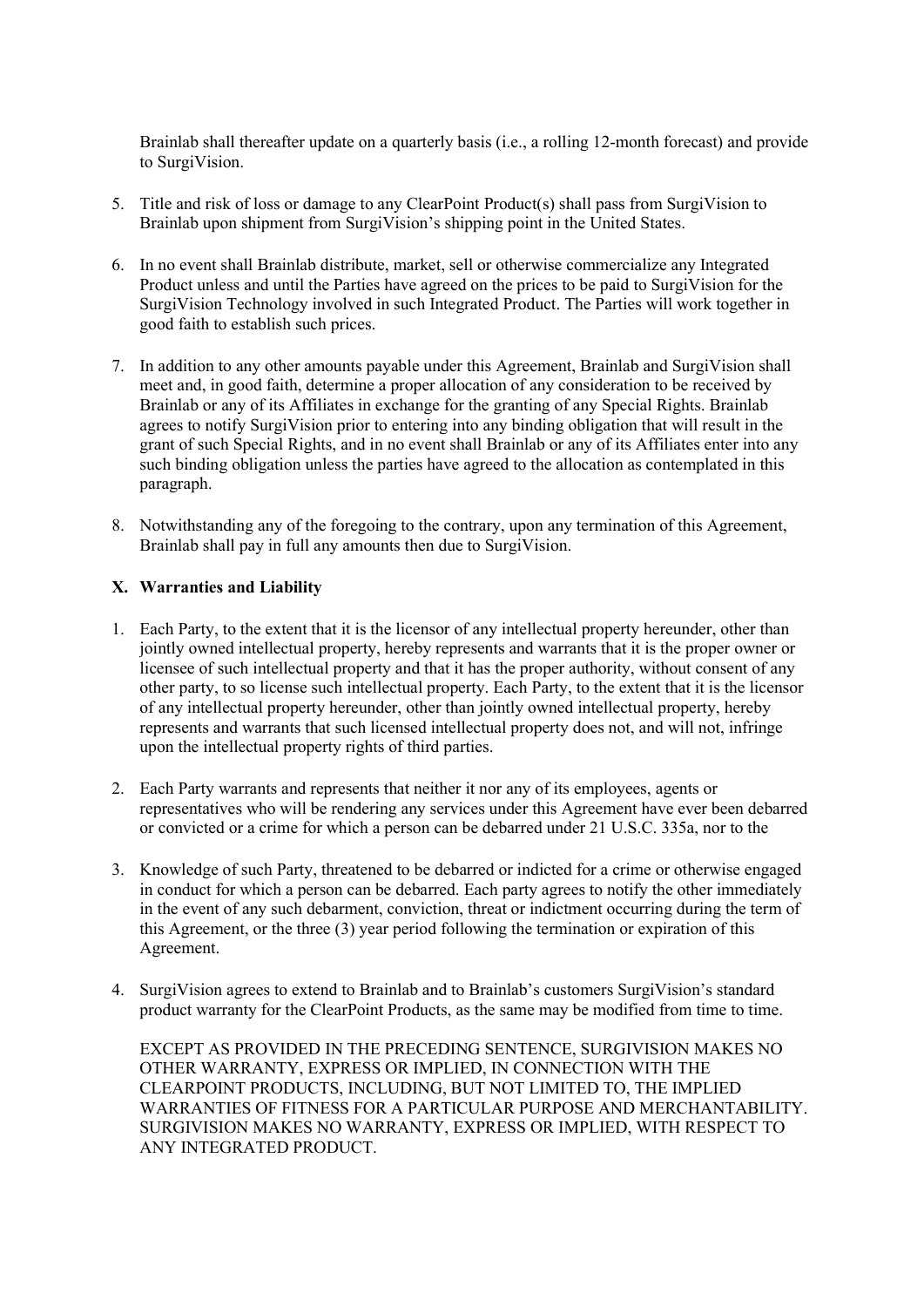# 5. Neither Party shall be liable to the other party for any indirect, consequential or special damage or the loss of revenue or profit.

# XI. Indemnification

- 1. Brainlab shall indemnify, defend and hold SurgiVision, its Affiliates and their respective officers, directors, employees, agents and representatives (collectively the "SurgiVision Indemnitees") harmless from and against any and all damage, loss, liability, costs and other expenses (including reasonable attorneys' fees), actions, suits, claims, proceedings, investigations, audits, demands, assessments, fines or judgments (collectively "Damages") resulting from or arising out of or in connection with (a) any misrepresentation or breach of any representation, warranty or covenant in this Agreement by Brainlab, or (b) any violation or non-compliance with Applicable Law by Brainlab.
- 2. SurgiVision shall indemnify, defend and hold Brainlab, its Affiliates and their respective officers, directors, employees, agents and representatives (collectively the "Brainlab Indemnitees"), harmless from and against any and all Damages (as defined above) resulting from or arising out of or in connection with (a) any misrepresentation or breach of any representation, warranty or covenant in this Agreement by SurgiVision, or (b) any violation or non-compliance with Applicable Law by SurgiVision.
- 3. Brainlab will indemnify and hold harmless the SurgiVision Indemnitees, and SurgiVision will indemnify and hold harmless the Brainlab Indemnitees, from any Damages relating to claims of product liability from the indemnifying Party's technology, provided that such Damages are not the result of the other Party's negligent or intentional action or inaction.
- 4. During the Term and for a period of five years thereafter both Parties shall maintain a comprehensive business and product liability insurance in amounts and subject to conditions generally used in their respective businesses. The Parties shall each provide the other Party with written insurance certificates upon the other Party's request.

# XII.Term and Termination.

- 1. Unless terminated in accordance with its terms, the term of this Agreement (the "Term") will commence on the Effective Date and continue through the fifth anniversary of the Effective Date.
- 2. Prior to the expiration of the Term, this Agreement may only be terminated by mutual agreement of the Parties, or as provided in paragraph 3 or 4 below.
- 3. Either Party shall have the right to terminate this Agreement in its entirety if: (i) the other Party fails or neglects to perform, keep or observe any term, provision, condition or covenant contained in this Agreement and the same is not cured or being cured to the non-breaching Party's reasonable satisfaction within 30 days after the non-breaching Party gives the breaching Party written notice identifying such default; (ii) an application is made by the other Party for the appointment of a receiver, trustee or custodian for any of the other Party's assets, a petition under any section or chapter of the federal Bankruptcy Code or any similar law or regulation is filed by or against the other Party and is not dismissed within 60 days, or the other Party makes an assignment for the benefit of his creditors; or (iii) the other Party files articles of dissolution or otherwise ceases to conduct its business in the ordinary course.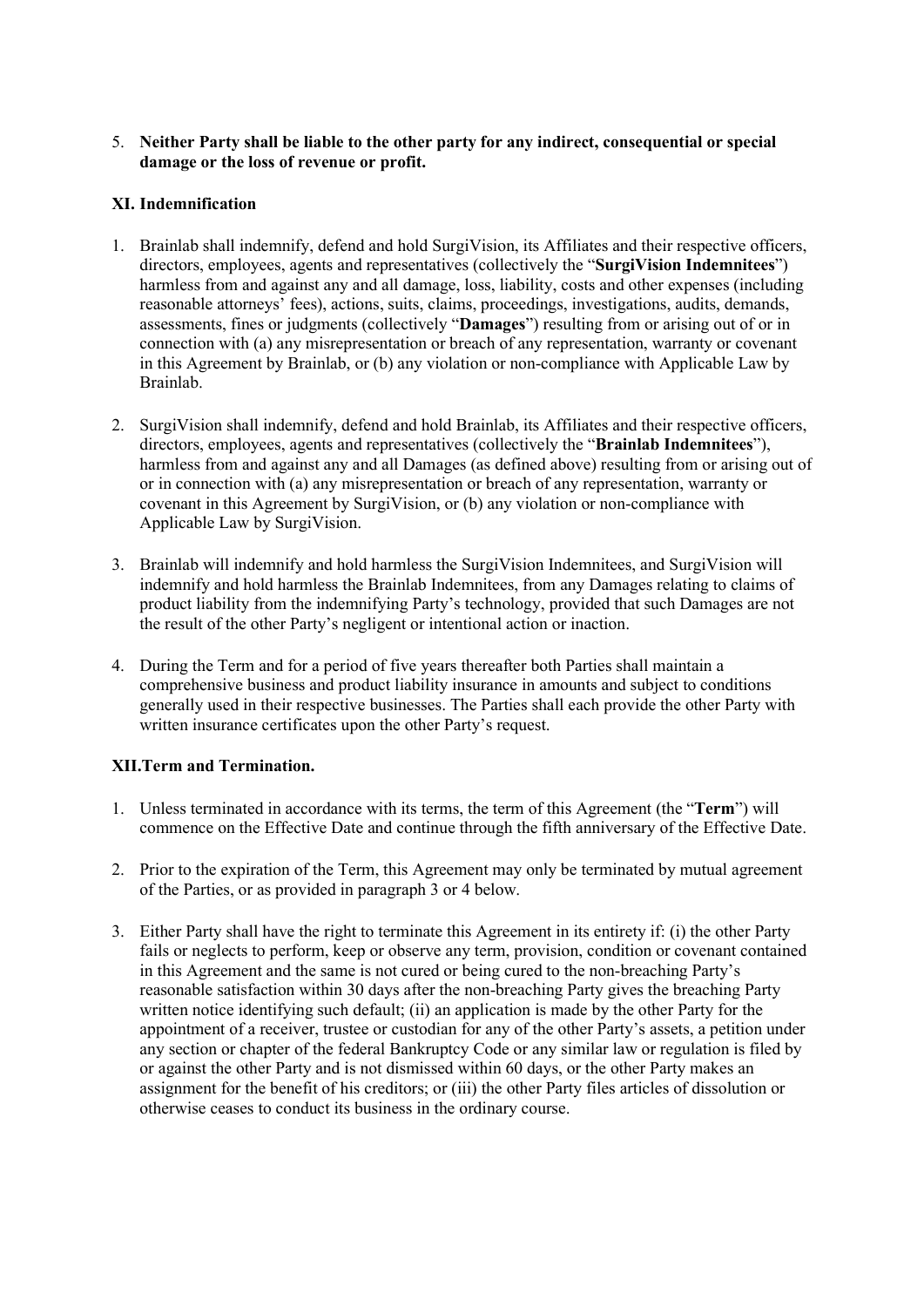- 4. In the event that either Party is convicted of a felony by any court of competent jurisdiction, the other Party may terminate this Agreement immediately upon notice within thirty (30) days following such conviction.
- 5. Except as expressly set out in this Agreement, the licenses for intellectual property granted under this Agreement, and licenses by either Party to the other to use confidential information or property belonging to it, shall expire upon termination of this Agreement.
- 6. The following provisions of this Agreement shall survive the completion, expiration, termination or cancellation of this Agreement: Sections I, IV (other than paragraphs 1 and 2), V (other than paragraph 5), IX, XI, XII and XIV.

# XIII. Investment in SurgiVision

- 1. On the Effective Date, Brainlab shall make a loan to SurgiVision in the aggregate principal amount of US\$2,000,000, which loan shall be evidenced a convertible promissory note (the "Note") in the form attached hereto as Appendix D.
- 2. On the Conversion Date, except as otherwise provided in the Note, the principal amount outstanding and all accrued interest then outstanding under the Note shall automatically convert into that number of Conversion Shares equal to (a) the sum of the outstanding principal amount and accrued interest on the Note on the Conversion Date divided by (b) the price per share paid by investors in the Qualified Financing for a share of Qualified Financing Stock.
- 3. Brainlab shall be deemed to be the holder of the Conversion Shares as of the Conversion Date. At that time, Brainlab shall cease to have any rights pursuant to the Note with respect to the principal amount and accrued interest that is converted, but shall have all of the rights granted to it as a holder of the Conversion Shares into which the Note converts. To receive a certificate representing the Conversion Shares into which the Notes converts, Brainlab shall surrender the Note to SurgiVision. As soon as practicable after the surrender of the Note, SurgiVision shall issue and deliver to Brainlab a certificate for the number of whole shares issuable upon conversion. Upon conversion of the outstanding principal amount and accrued but unpaid interest on the Note into Conversion Shares as provided herein, the provisions of the Note relating to the obligations of SurgiVision to pay principal and interest to Brainlab (as set forth therein) shall be null and void and no payment of principal and interest shall be owed or paid by SurgiVision to Brainlab.
- 4. Brainlab represents and warrants to SurgiVision that: Brainlab is acquiring the Note (and the Conversion Shares) for investment for Brainlab's own account, not as nominee or agent, and not with a view to the resale or distribution of any part thereof; Brainlab is an "accredited investor" as defined in Regulation D under the U.S. Securities Act of 1933, as amended (the "Securities Act"); Brainlab understands that its investment in SurgiVision involves a high degree of risk; Brainlab is experienced in evaluating and investing in securities of companies in a similar stage of development as SurgiVision; Brainlab is able to fend for itself, it can bear the economic risk of its investment in SurgiVision, and it has the knowledge and experience in financial and business matters to be capable of making an informed decision with respect to its investment in SurgiVision; and Brainlab has all information and materials relating to SurgiVision's operations, business and properties that Brainlab deems necessary or appropriate to evaluate its investment in SurgiVision. Brainlab understands that the Note has not been, and at the time of issuance the Conversion Shares to be acquired on conversion thereof will not be, registered under the Securities Act. Brainlab further understands and agrees that such securities may not be sold, transferred or otherwise disposed of without registration under the Securities Act or an exemption therefrom.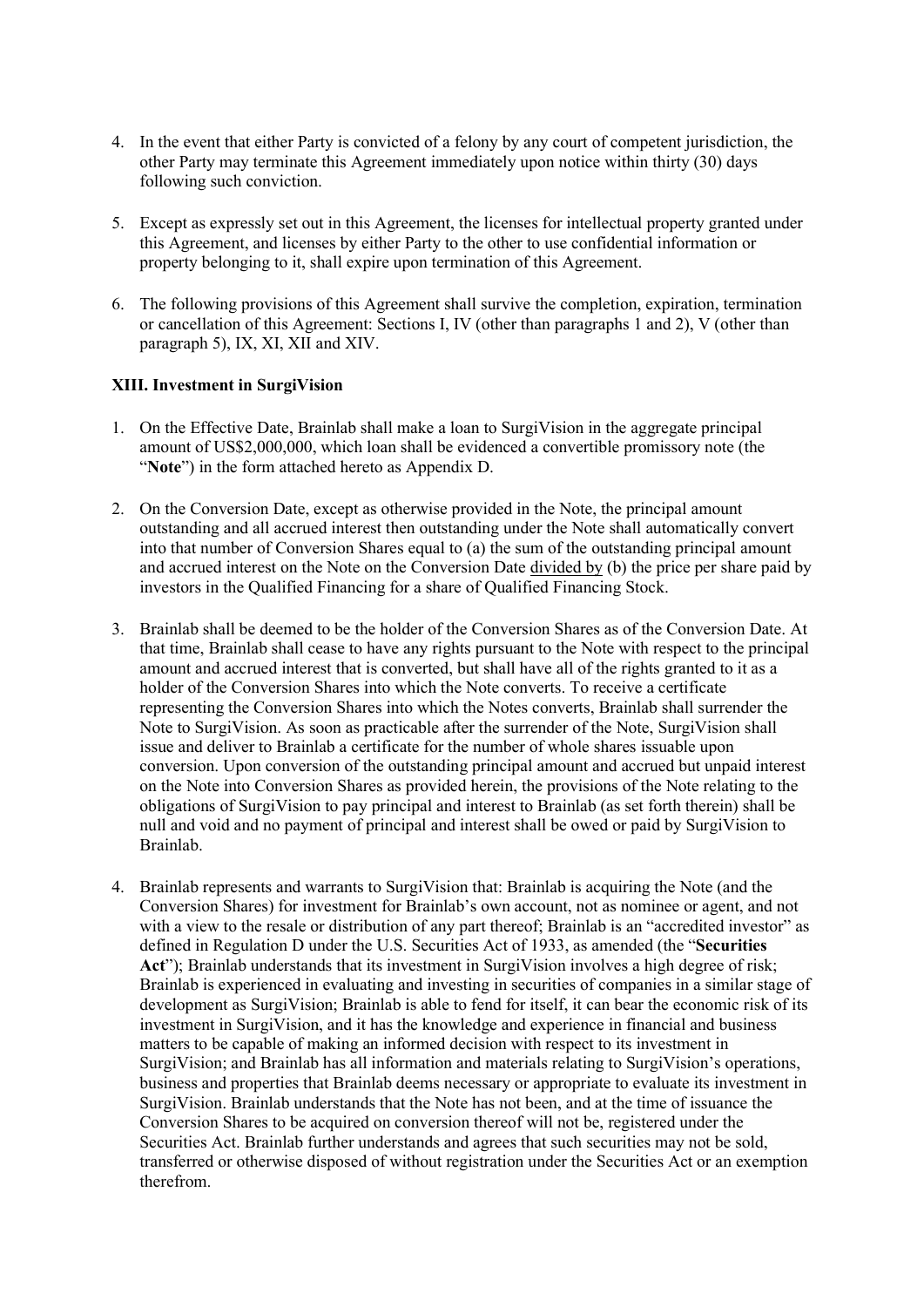# XIV. Miscellaneous

- 1. The rights and obligations set out in this Agreement are personal to each Party and for this reason, except as expressly set out in this Agreement, this Agreement will not be assignable by either Party in whole or in part, nor will either Party subcontract any of its obligations hereunder, without the prior written consent of the other Party, which consent shall not be withheld or delayed unreasonably; provided, however, that the restriction contained herein will in no way limit the rights of either Party to assign this Agreement to any Person that (i) purchases all or substantially all of its assets to which this Agreement relates, (ii) purchases all or substantially all of the stock of such Party; or (iii) acquires or is combined with such Party in a merger or some other form of business combination.
- 2. This Agreement will be binding upon and will enure to the benefit of the parties hereto and to any permitted assignee or successor of either Party.
- 3. Subject to other provisions of this Section XIV, if one Party validly assigns or subcontracts any or all of its obligations hereunder, such assigning or subcontracting Party agrees to remain bound by all of its responsibilities and obligations hereunder.
- 4. For the avoidance of doubt, nothing with this Agreement shall restrict Brainlab from providing technology compatible with its own frameless, image guided placement tools, so long as Brainlab complies with its obligations set forth in section VI.4 above.
- 5. Any and all assignments of this Agreement or any interest herein not made in accordance with this Section XIII will be void ab initio.
- 6. This Agreement may be executed in any number of counterparts, each of which shall be deemed an original but all of which together shall constitute one and the same instrument.
- 7. Each exhibit or appendix hereto is incorporated by reference and made a part of this Agreement.
- 8. This Agreement represents the final understanding of the Parties with respect to its subject matter and supersedes all prior agreements and discussions with respect thereto. This Agreement shall be governed by Illinois law, without regard to choice of law principles.
- 9. It is distinctly understood and agreed that the Parties shall at all times be acting as independent contractors hereunder and not as an agent of the other Party. Except as explicitly set forth herein, nothing herein shall be deemed to constitute either Party as the agent or representative of the other Party, or both Parties as joint venturers or partners for any purpose. Neither Party shall be responsible for the acts or omissions of the other Party, and neither Party will have authority to speak for, represent or obligate the other Party in any way without prior written authority from the other Party.
- 10. Each Party hereto agrees to execute, acknowledge and deliver such further instruments and do all such further acts as may be necessary or appropriate to carry out the purposes and intent of this Agreement and that are consistent with the terms hereof.
- 11. No waiver, alteration or modification of any of the provisions hereof shall be binding unless made in writing and signed by the Parties by their respective officers thereunto duly authorized.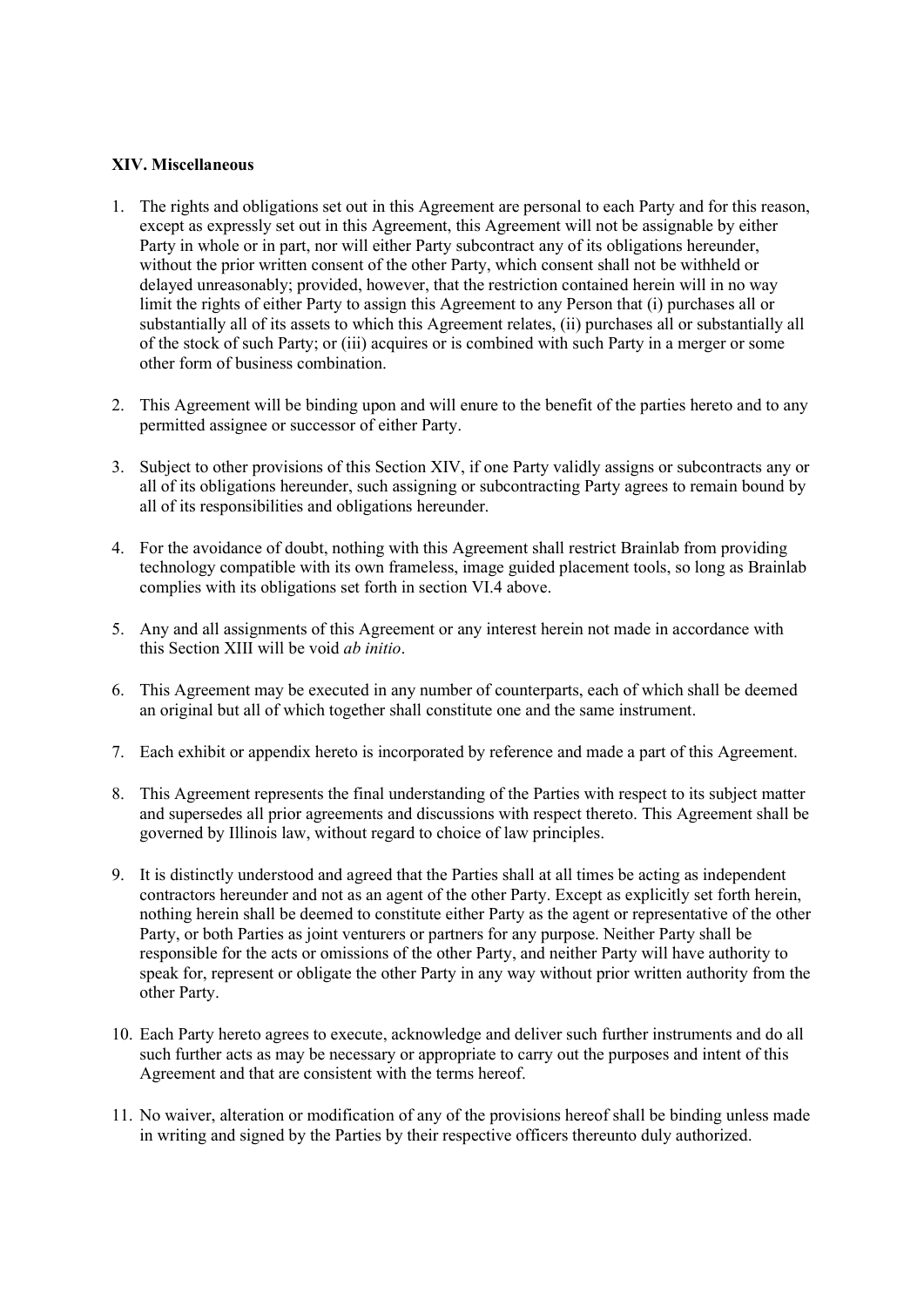- 12. Any notice or other communication in connection with this Agreement must be in writing and if by mail, by registered mail, return receipt requested, and shall be effective when delivered to the addressee at the address listed on the signature page hereto or such other address as the addressee shall have specified in a notice actually received by the addressor.
- 13. Except as expressly set out in this Agreement, nothing in this Agreement is intended to or shall confer upon any third party any legal or equitable right, benefit or remedy of any nature whatsoever.
- 14. The waiver by either Party of a breach or a default of any provision of this Agreement by the other Party shall not be construed as a waiver of any succeeding breach of the same or any other provision, nor shall any delay or omission on the part of either Party to exercise or avail itself of any right, power or privilege that it has or may have hereunder operate as a waiver of any right, power or privilege by such Party.
- 15. Each Party shall keep the confidential information of the other Party confidential, except that the receiving Party may disclose or permit the disclosure of any confidential information to its, and its Affiliates', directors, officers, employees, consultants and advisors who are obligated to maintain the confidential nature of such confidential information and who need to know such information for the purposes set forth in this Agreement. The receiving Party shall use all confidential information of the other Party solely for the purposes set forth in, or as permitted by, this Agreement. Each Party will immediately cease using the confidential information of the other Party upon any termination of this Agreement.
- 16. If the performance of this Agreement or any obligations under this Agreement, except the making of required payments, is prevented, restricted or interfered with by reason of fire, flood, earthquakes, explosion, or other casualty, accident or act of God; strikes or labor disturbances; war, whether declared or not, or other violence; sabotage; any law, order, proclamation, regulation, ordinance, demand or requirement of any government agency; or any other event beyond the reasonable control of the Parties, the affected Party, upon giving prompt notice to the other Party, will be excused from such performance to the extent of such prevention, restriction, or interference. However, the affected Party will use its reasonable efforts to avoid or remove such cause of non-performance or to limit the impact of the event on such Party's performance and will continue performance with the utmost dispatch whenever such causes are removed.

IN WITNESS WHEREOF, the Parties have executed this Agreement as of the date first above written.

# SurgiVision, Inc.

By: /s/ Kimble Jenkins Name: Kimble Jenkins Title: CEO

Notice Address: SurgiVision, Inc. One Commerce Square Suite 2550 Memphis, TN (USA) 38103 Attention: Vice President, Business Affairs Fax: +901.522.9400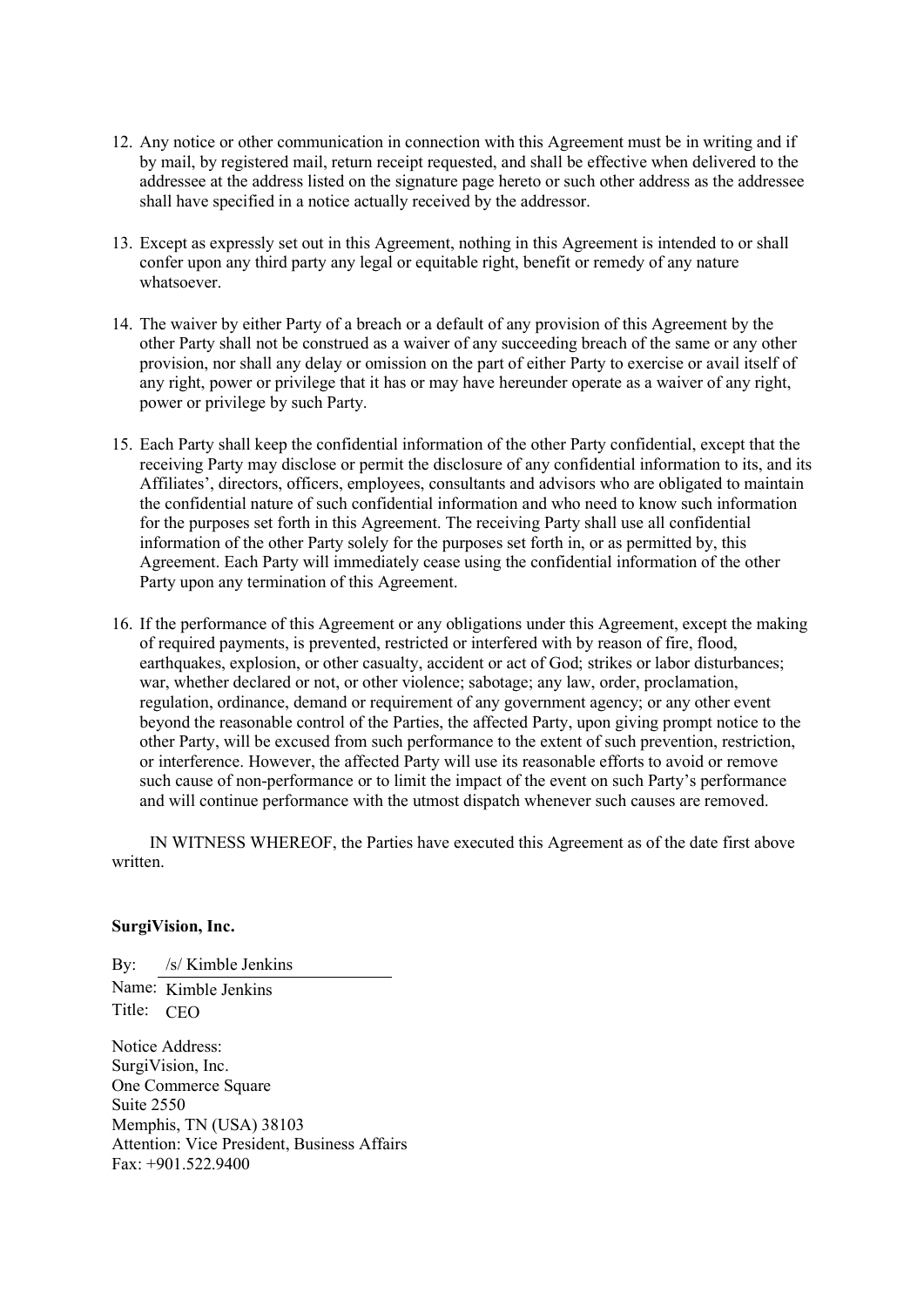# Brainlab AG

By: /s/ Joseph Doyle

Name: Joseph Doyle Title: CFO

Notice Address:

Legal Department Attention: General Counsel Kapellenstr. 12, 85622 Feldkirchen, Germany Fax: +49.89.991.568-497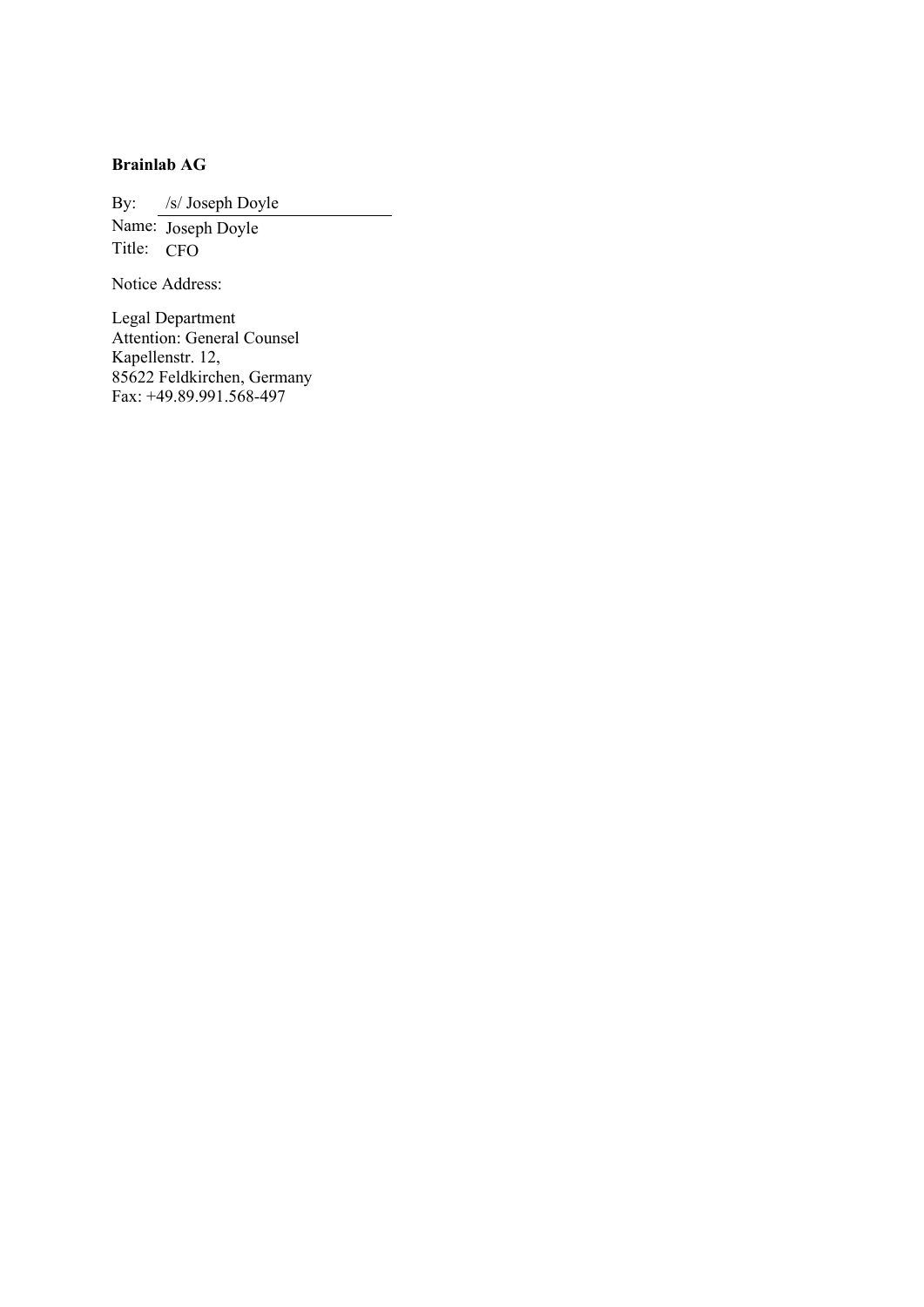# APPENDIX A TO THE CO-DEVELOPMENT AND DISTRIBUTION AGREEMENT

Transfer Price List

[\*\*\*]

[\*\*\*] Indicates portions of this exhibit that have been omitted and filed separately with the Securities and Exchange Commission pursuant to a request for confidential treatment.

### APPENDIX B TO THE CO-DEVELOPMENT AND DISTRIBUTION AGREEMENT

[\*\*\*]

[\*\*\*] Indicates portions of this exhibit that have been omitted and filed separately with the Securities and Exchange Commission pursuant to a request for confidential treatment.

# APPENDIX C TO THE CO-DEVELOPMENT AND DISTRIBUTION AGREEMENT

Service Price List

[\*\*\*]

[\*\*\*] Indicates portions of this exhibit that have been omitted and filed separately with the Securities and Exchange Commission pursuant to a request for confidential treatment.

# FIRST AMENDMENT TO CO-DEVELOPMENT AND DISTRIBUTION AGREEMENT

This First Amendment to Co-Development and Distribution Agreement (this "Amendment") is entered into between MRI Interventions, Inc. f/k/a SurgiVision, Inc. ("MRI Interventions") and Brainlab AG ("Brainlab"), as of July 18, 2011.

WHEREAS, MRI Interventions and Brainlab entered into that certain Co-Development and Distribution Agreement dated as of April 5, 2011 (the "Agreement"); and

WHEREAS, MRI Interventions and Brainlab desire to amend the terms of the Agreement as set forth below;

NOW, THEREFORE, for good and valuable consideration, the receipt and sufficiency of which are hereby acknowledged, MRI Interventions and Brainlab hereby agree as follows:

1. Defined Terms. Capitalized terms used in this Amendment without definition shall have the same meanings ascribed to such terms in the Agreement.

2. SurgiVision Name Change. Each reference in the Agreement to "SurgiVision" will mean and be a reference to "MRI Interventions".